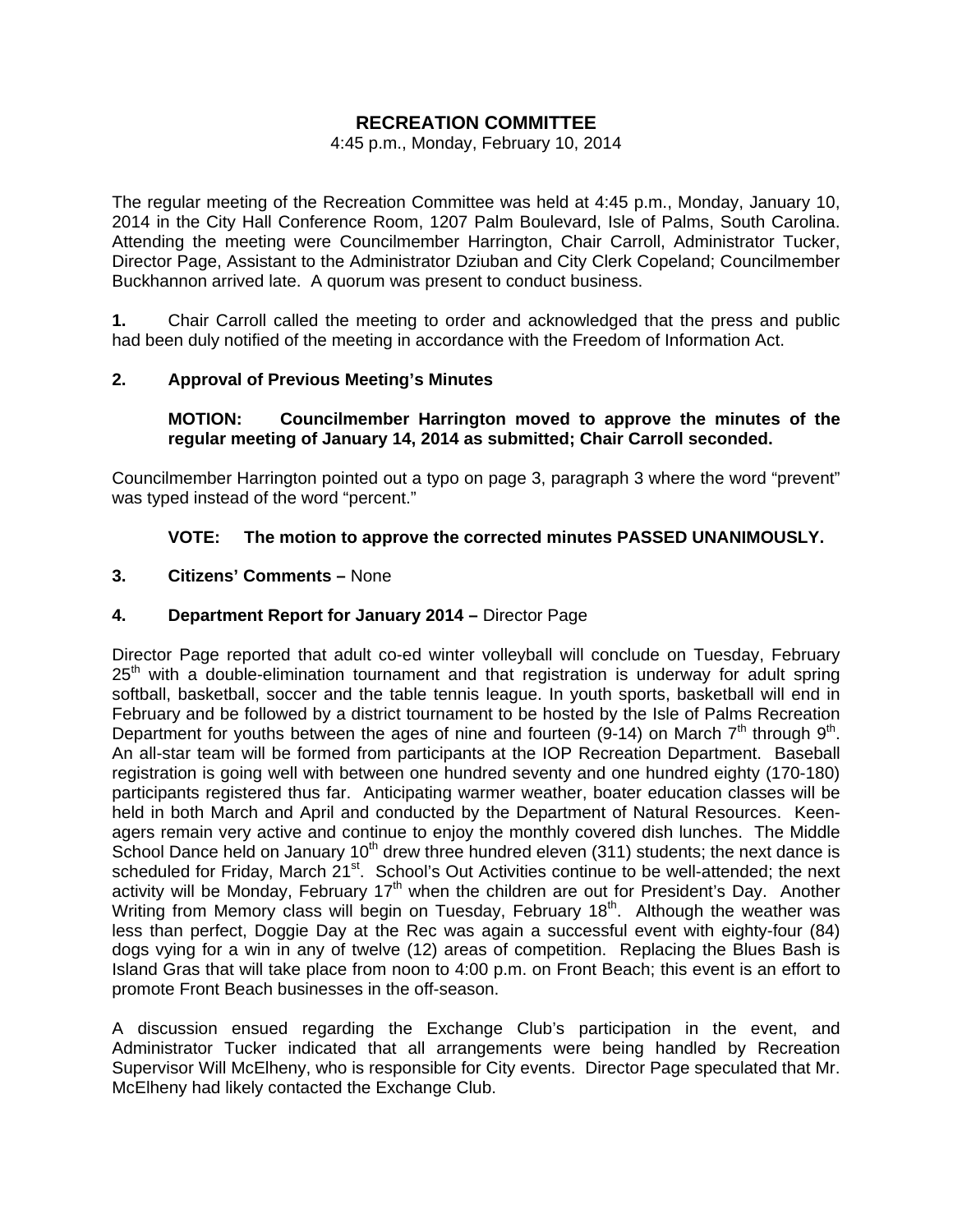Recreation Committee January 10, 2014 Page 2 of 4

Other up-coming events are the St. Patty's Craft on Thursday, March 13<sup>th</sup>, the Egg-cellent Craft on April 17<sup>th</sup> and the annual Easter Egg Hunt on Saturday, April 19<sup>th</sup>. Holly Norton returned from maternity leave to assume her role of Community Specialist just in time for Laura Togami to fill-in for Karrie Ferrell who will soon be starting her maternity leave. Nick Bako and Shelia Redmon continue to do an excellent job maintaining the grounds and building.

## **5. Old Business –** None

#### **6. New Business**

## **A. Discussion of Vandalism at Recreation Center**

Chair Carroll stated that he had asked that this subject be placed on the *Agenda* after reading about an incident of vandalism at the Recreation Center in the *Island Eye News*.

Director Page stated that she did not submit the information to the newspaper or ask that they print the picture of graffiti on the wall and attending story; the owner of the paper is frequently at the Rec Center and overheard a conversation on the subject. The Director indicated that she does not like to see attention brought to these situations because she believes that it gives other people an idea that they otherwise may not have had.

Administrator Tucker added that the story asked that anyone with information about the graffiti contact Director Page.

According to the Director, there is vandalism at the Rec Center quite often; just the prior week, about the same graffiti was painted on the dugouts, and staff painted over it. The type of incidents that occur are things being broken, graffiti inside the playground equipment, etc. In her opinion, it is the nature of the facility and the nature of kids for this to happen; whether the Recreation Department is open or closed, the Director indicated that the cameras show that there are kids around all of the time. The cameras frequently will provide evidence of who has done the deed, and, when that happens, the Director contacts the parents and the child is brought in and talked to. In most cases, the parents are most supportive and assure the Director that the child will know that there are consequences for his actions. For incidents like the one described in the newspaper, the Director said that she always files a police report because she believes that, if the person(s) are painting graffiti on the Rec Center, they are likely doing it elsewhere on the island.

## **B. Review of Revenue Projections for FY15 Budget**

Since both Councilmember Harrington and Chair Carroll have had the opportunity to review this information in other Committee meetings, Assistant Dziuban did not go into detail and stated that these projections will be more and more refined as the budget process progresses and the staff has more data from which to draw. The Assistant noted that staff has listed several areas that could generate additional revenues should that be necessary; the sources outlined are business license fees, franchise fees, the parking lot rate and parking meters in lieu of the most obvious source which is the property tax millage.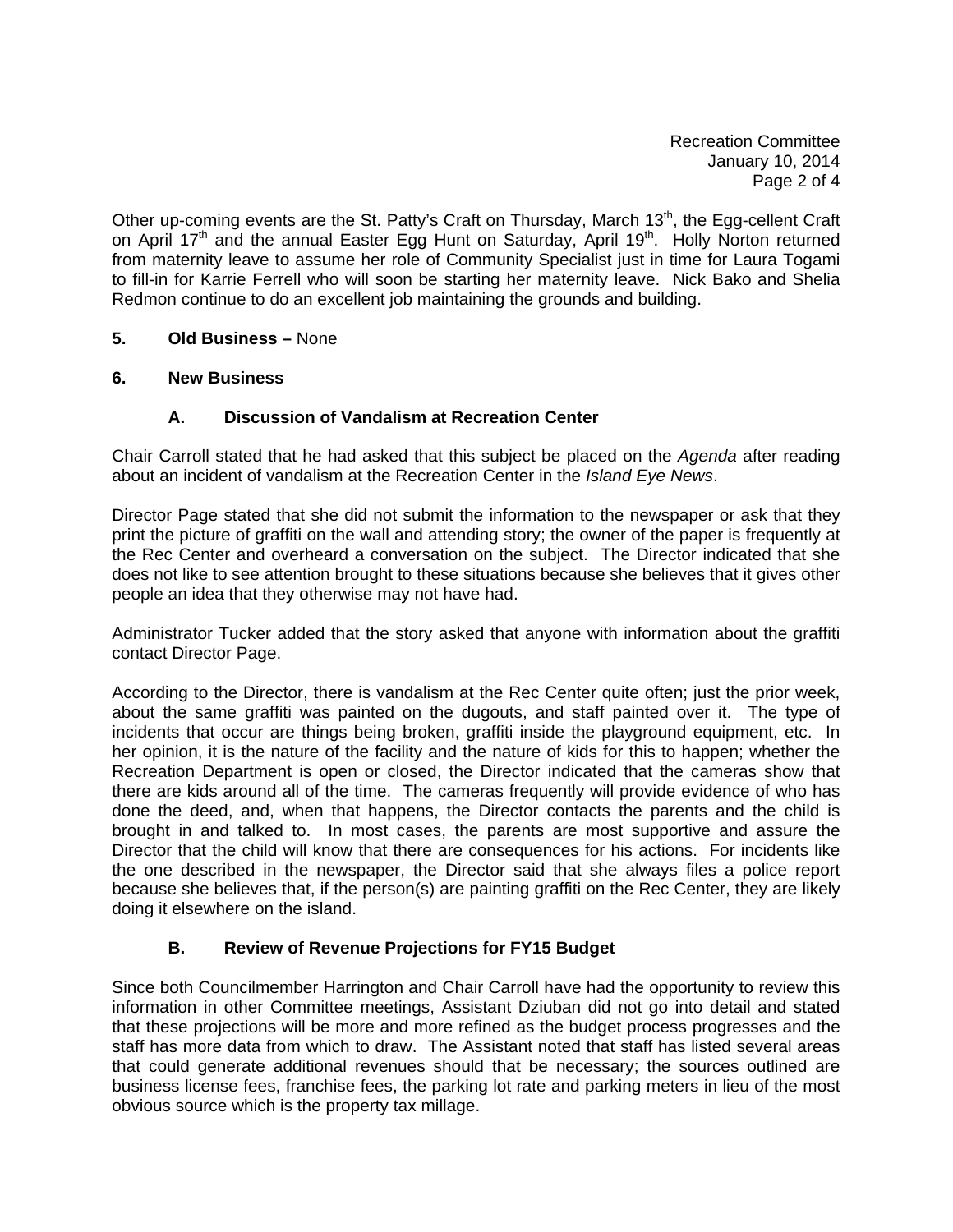Recreation Committee February 10, 2014 Page 3 of 4

Three (3) options for raising revenue in business licenses were offered. The City charges offisland businesses one hundred fifty percent (150%) of the on-island rate; the surrounding municipalities charge two hundred percent (200%). A second option would be to increase all business licenses by fifteen percent (15%), and the third option would be to do both of the options suggested.

On the subject of franchise fees for Comcast and SCE&G, the City charges three percent (3%) when the maximum allowable is five percent (5%). Both Mount Pleasant and Sullivan's Island charge the full five percent (5%); Folly Beach charges three percent (3%) for SCE&G, but five percent (5%) for Comcast.

Administrator Tucker explained that the schedule reflects a full year's revenue increase, but, if the increase were made in December to begin in January, the effect on the budget would be for only half of the year.

In the area of parking, the Committee was presented with the idea of increasing the parking lot rate to seven dollars (\$7.00) a day, matching the County Park's rate, of increasing the per hour rate for the parking meters and of operating the parking meters at Front Beach for the entire year.

Administrator Tucker commented that the Recreation Department has the ability to raise additional revenue by increasing the fees charged for participation in programs for all or only for those from off-island. According to Director Page, the charge for off-island participants is five dollars (\$5.00) to embrace Sullivan's Island children. At the Mount Pleasant Recreation Department, the resident rate for basketball, for example, is fifty dollars (\$50.00) and the non-resident rate is one hundred dollars (\$100.00).

The Director stated that she had done some calculations relative to increasing the charge of youth sports by five or ten dollars (\$5 - \$10) and found that to do so raises approximately twelve thousand dollars (\$12,000) annually. If the fee for summer camp were increased from sixty-five dollars (\$65.00) per week to eighty dollars (\$80.00) per week, the revenue generated would be approximately seventy-five hundred dollars (\$7,500).

Councilmember Harrington asked if the Rec Department gave discounts to families with more than one child participating in activities; the Director said that they do not. The Administrator cautioned that Council will hear the complaints for the increase in fees from parents who have multiple children participating in Rec programs. Two (2) other examples are Kids Night Out that is only twenty dollars (\$20), which is less than babysitting, and the Middle School Dance is only five dollars (\$5.00).

Chair Carroll summed up the discussion by stating that the Recreation Department is not a money-making proposition but that it provides a benefit for island residents.

## **7. Miscellaneous Business**

**Next Meeting Date: 5:00 p.m., Monday, March 3rd in the Conference Room.**